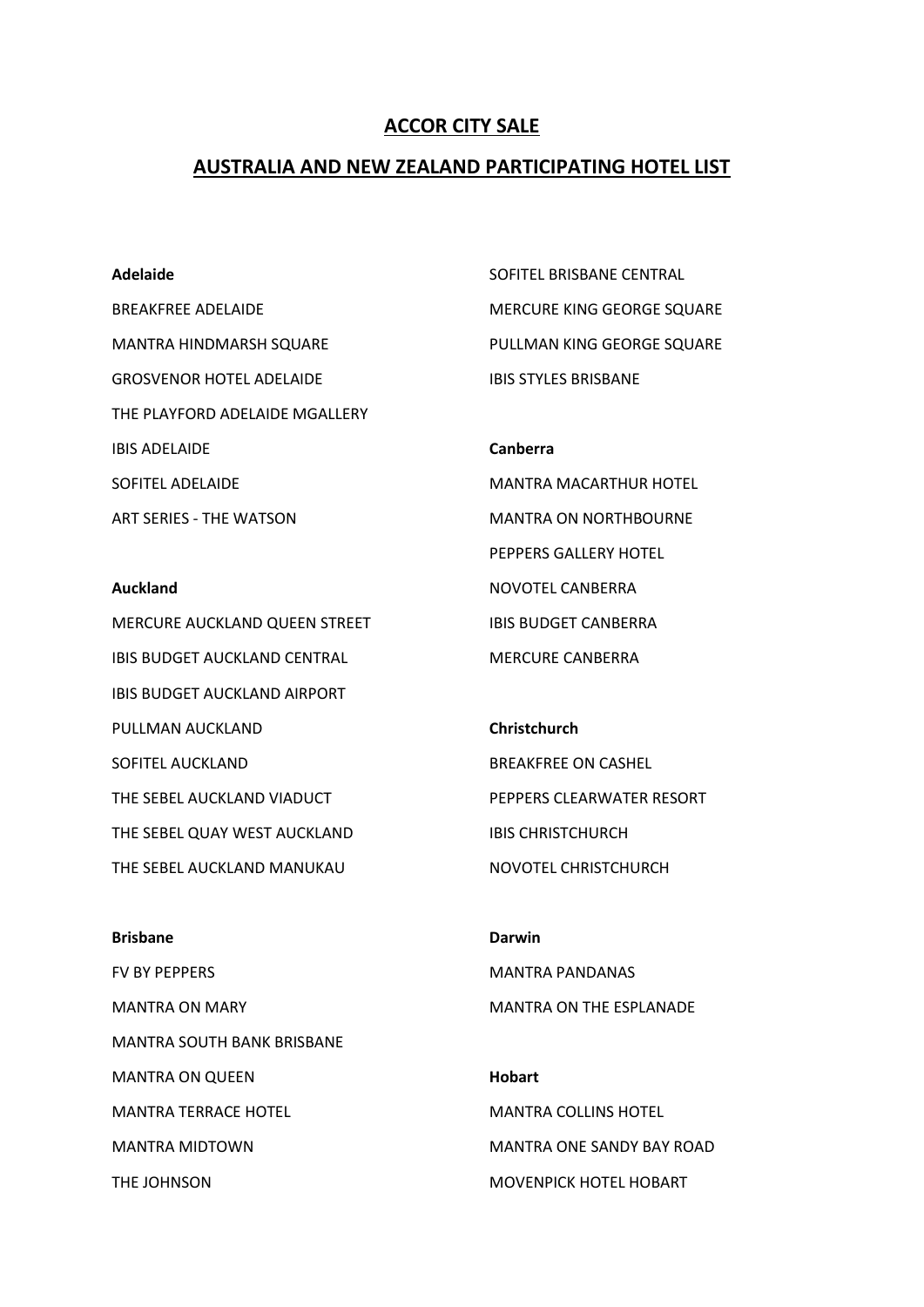#### **Melbourne and surrounds**

MANTRA 100 EXHIBITION MANTRA ON JOLIMONT MANTRA ON LITTLE BOURKE MANTRA ON RUSSELL MANTRA SOUTHBANK MELBOURNE PEPPERS DOCKLANDS SHADOW PLAY BY PEPPERS IBIS HOTEL AND APARTMENTS NOVOTEL MELBOURNE ON COLLINS PULLMAN MELBOURNE ON SWANSTON MERCURE WELCOME MELBOURNE IBIS BUDGET MELBOURNE CBD LINDRUM MELBOURNE MGALLERY PULLMAN MELBOURNE ON THE PARK NOVOTEL MELBOURNE CENTRAL IBIS MELBOURNE CENTRAL NOVOTEL SOUTH WHARF MOVENPICK HOTEL MELBOURNE MANTRA TULLAMARINE HOTEL ART SERIES - THE CHEN ART SERIES - THE CULLEN ART SERIES - THE LARWILL THE OLSEN ART SERIES MANTRA EPPING NOVOTEL GLEN WAVERLEY IBIS BUDGET FAWKNER IBIS BUDGET DANDENONG IBIS GLEN WAVERLEY PULLMAN MELBOURNE ALBERT PARK

THE COMO MELBOURNE MGALLERY MERCURE MELBOURNE ALBERT PARK HOTEL CHADSTONE MELBOURNE MERCURE MELBOURNE DONCASTER NOVOTEL MELBOURNE PRESTON

#### **Perth**

MANTRA ON HAY MANTRA ON MURRAY PERTH PEPPERS KINGS SQUARE HOTEL ART SERIES PERTH THE ADNATE MERCURE PERTH NOVOTEL PERTH LANGLEY IBIS PERTH THE SEBEL EAST PERTH IBIS STYLES EAST PERTH TRIBE PERTH

# **Queenstown**

MERCURE QUEENSTOWN RESORT ST MORITZ QUEENSTOWN MGALLERY NOVOTEL QUEENSTOWN LAKESIDE SOFITEL QUEENSTOWN HOTEL SPA

# **Sydney** NOVOTEL BRIGHTON BEACH IBIS SYDNEY AIRPORT NOVOTEL SYDNEY INT AIRPORT IBIS BUDGET SYDNEY AIRPORT PULLMAN SYDNEY AIRPORT MANTRA HOTEL AT SYDNEY AIRPORT